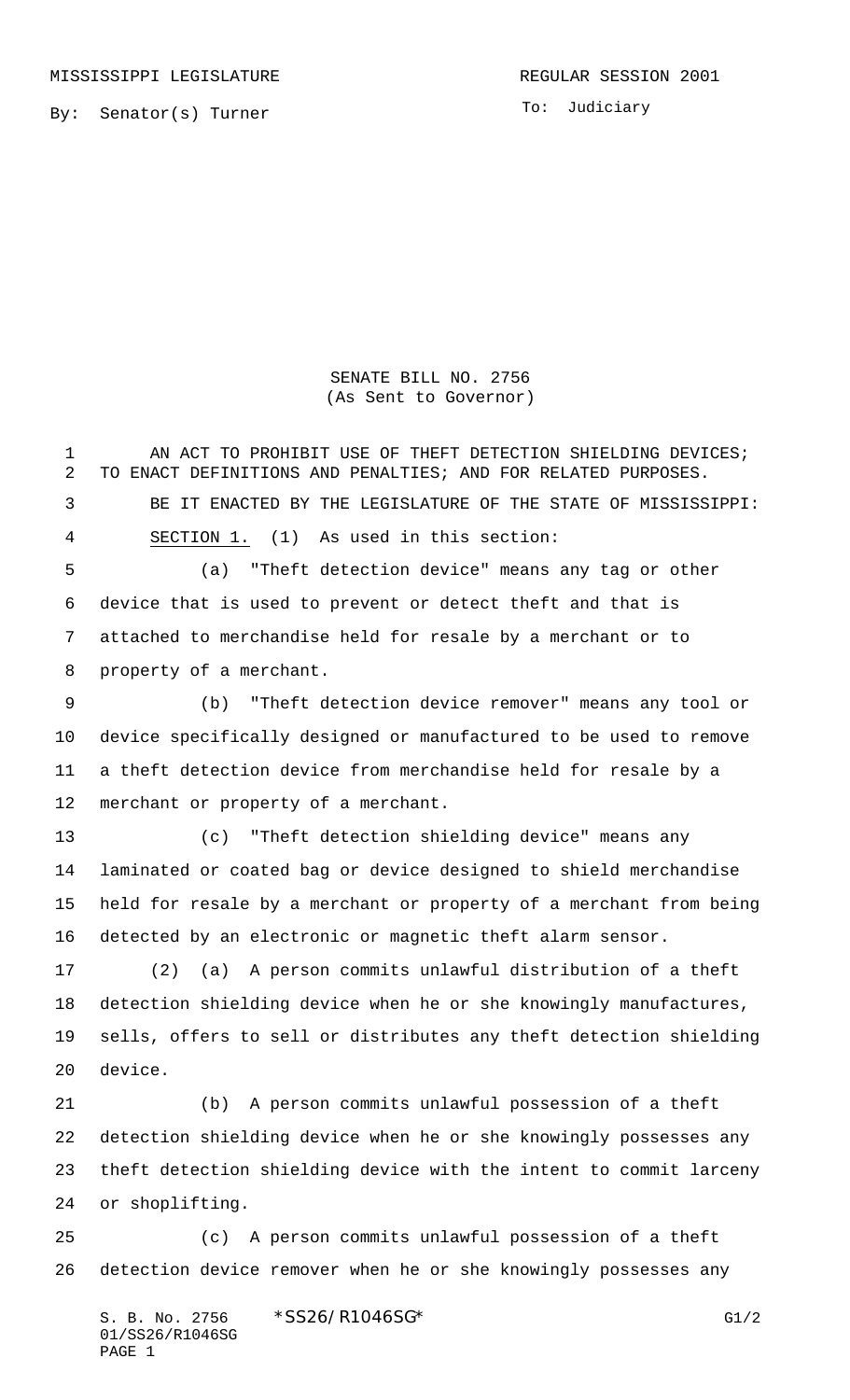theft detection device remover with the intent to use such tool to remove any theft detection device from any merchandise without the permission of the merchant or person owning or holding said merchandise.

 (d) A person commits unlawful use of a theft detection shielding device or a theft detection device remover when he or she uses or attempts to use either device while committing a violation of Section 97-23-93, Mississippi Code of 1972.

 (e) Any person convicted of violating this subsection (2) is guilty of a misdemeanor, and upon conviction thereof, shall be imprisoned for not less than thirty (30) days nor more than one (1) year, and fined not less than Two Hundred Fifty Dollars (\$250.00), nor more than One Thousand Dollars (\$1,000.00).

 (3) (a) A person commits unlawful removal of a theft detection device when he or she intentionally removes any theft detection device from merchandise prior to purchase without the permission of the merchant or person owning or holding said merchandise.

 (b) Any person convicted of violating this subsection (3) is guilty of a misdemeanor, and upon conviction thereof, shall be fined not less than One Hundred Dollars (\$100.00) nor more than Five Hundred Dollars (\$500.00), and such fine shall not be suspended, or the person shall be imprisoned not more than sixty (60) days, or both.

S. B. No. 2756 \*SS26/R1046SG\* 01/SS26/R1046SG PAGE 2 (4) (a) The activation of an anti-shoplifting or inventory control device as a result of a person exiting the establishment or a protected area within the establishment shall constitute reasonable cause for the detention of the person so exiting by the owner or operator of the establishment or by an agent or employee of the owner or operator, provided notice has been posted to advise patrons that such a device is being utilized. Each such detention shall be made only in a reasonable manner and only for a reasonable period of time sufficient for any inquiry into the